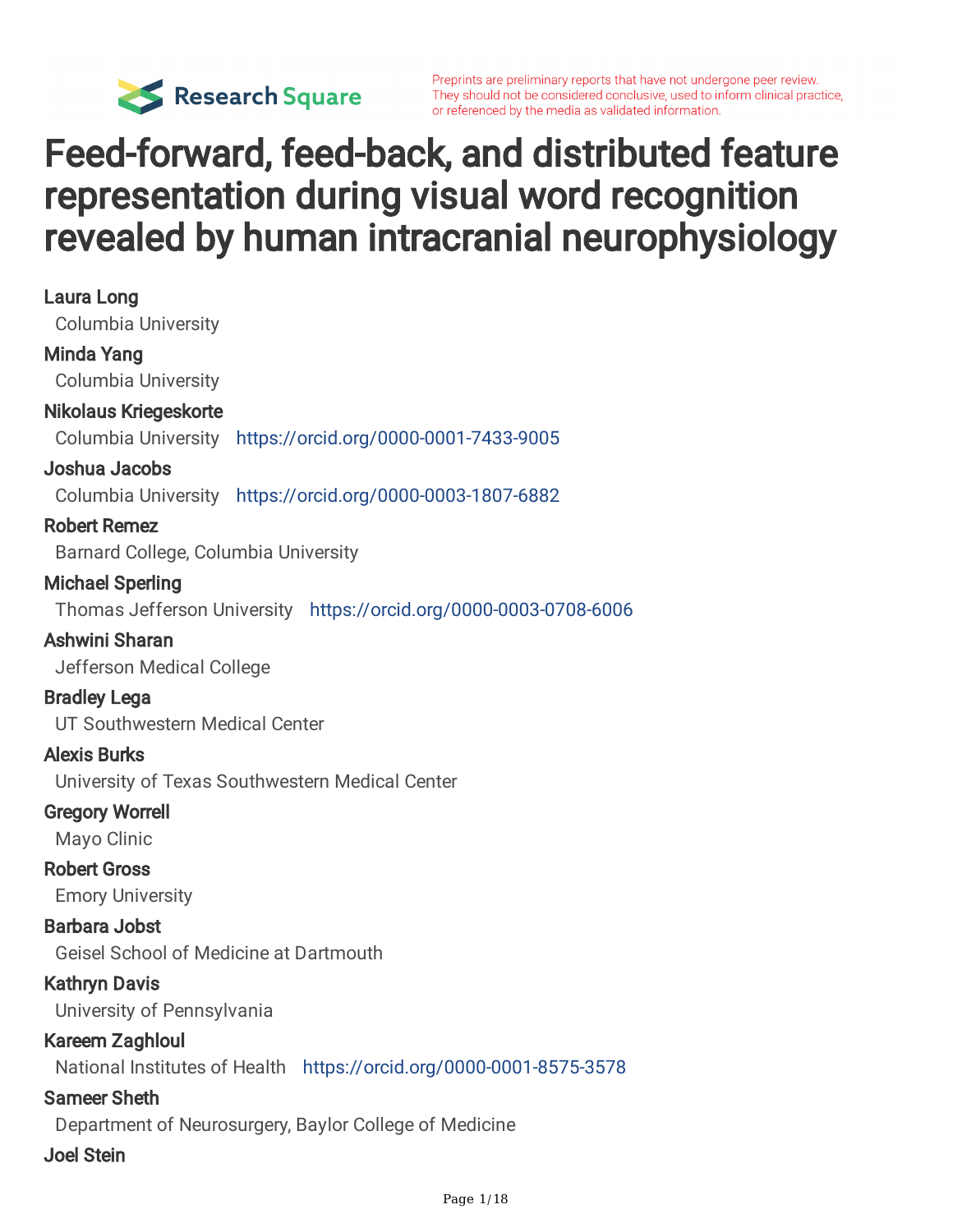Hospital of the University of Pennsylvania Sandhitsu Das Hospital of the University of Pennsylvania Richard Gorniak Thomas Jefferson University Hospital Paul Wanda University of Pennsylvania Michael Kahana University of Pennsylvania Nima Mesgarani (  $\blacksquare$  [nima@ee.columbia.edu](mailto:nima@ee.columbia.edu) ) Columbia University

#### **Article**

Keywords: visual word recognition, human intracranial neurophysiology, feed-forward processing, feedback processing, anatomically distributed processing

DOI: <https://doi.org/10.21203/rs.3.rs-95141/v1>

License:  $\odot$  (i) This work is licensed under a Creative Commons Attribution 4.0 International License. Read Full [License](https://creativecommons.org/licenses/by/4.0/)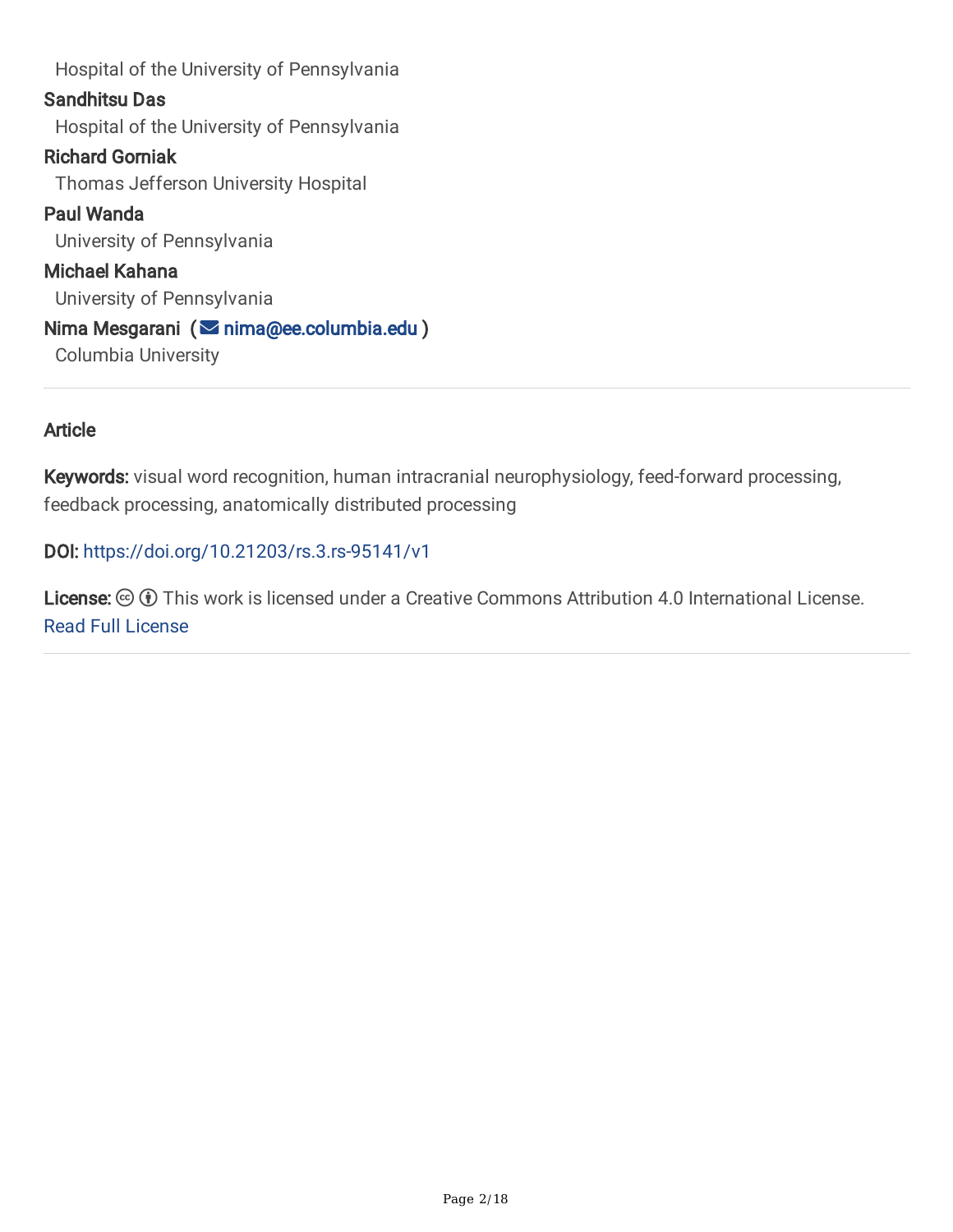# Abstract

Scientists debate where, when, and how different visual, orthographic, lexical, and semantic features are involved in visual word recognition. In this study, we investigate intracranial neurophysiology data from 151 patients engaged in reading single words. Using representational similarity analysis, we characterize the neural representation of a hierarchy of word features across the entire cerebral cortex. We find evidence of both feed-forward and feedback processing, with early representation of visual and lexical information in lingual gyrus followed by lexical representation in fusiform gyrus and semantic sensitivity in inferior frontal gyrus, with letter representation emerging later in fusiform gyrus. Furthermore, we observed a variety of anatomically heterogeneous temporal response shapes, and these functional populations had significant feature sensitivity. Taken together, our results demonstrate the early influence of lexical, phonological, and semantic features in visual word recognition and reveal feed-forward, feedback, and anatomically distributed processing mechanisms that contribute to visual word recognition.

# Introduction

Visual word recognition, the process of mapping the written form of an individual word to its underlying linguistic item, is a building block of fluent reading and critical to successful written communication. Although reading has been a major topic of research in human neuroimaging studies for decades, the neural mechanisms of visual word recognition are not yet fully understood. Behavioral studies have demonstrated that many features of a word may be relevant to its recognition, including its low-level visual contours; the identity of its letters in an alphabetic language (orthography); knowledge of how it would be pronounced aloud (phonology); information about the word's frequency of occurrence, similar words, and composition (lexical features); and its semantic meaning <sup>1</sup>. Of particular debate is the extent to which the process is feed-forward and sequential, first decoding visual features into a specific written item before processing higher-order features <sup>2–6</sup>, or connectionist, processing visual, lexical, semantic, and other information concurrently to reach a decision about word identity  $^{7,8}$ .

A majority of visual word recognition studies to date have used noninvasive neuroimaging methods in humans to identify when and where different word features are represented in the brain. Studies using the high spatial resolution of fMRI and PET have implicated dorsal regions including occipital lobe, supramarginal gyrus, angular gyrus, and pars opercularis in inferior frontal cortex, and ventral regions including left fusiform gyrus, middle and anterior temporal lobe, and pars triangularis in inferior frontal cortex <sup>8,9</sup>. Of particular debate is the role of left fusiform gyrus, which shows selectivity to words and pseudowords over false fonts and consonant strings <sup>2,10-13</sup>. It has been hypothesized to contain an abstract representation of visual word identity and named "visual word form area" (VWFA) <sup>2,14-16</sup>. Some studies suggest that it decodes this identity in bottom-up fashion from orthography alone <sup>2-6,16-20</sup>. However, mounting evidence suggests it receives additional top-down linguistic input as well <sup>7,21-23</sup>.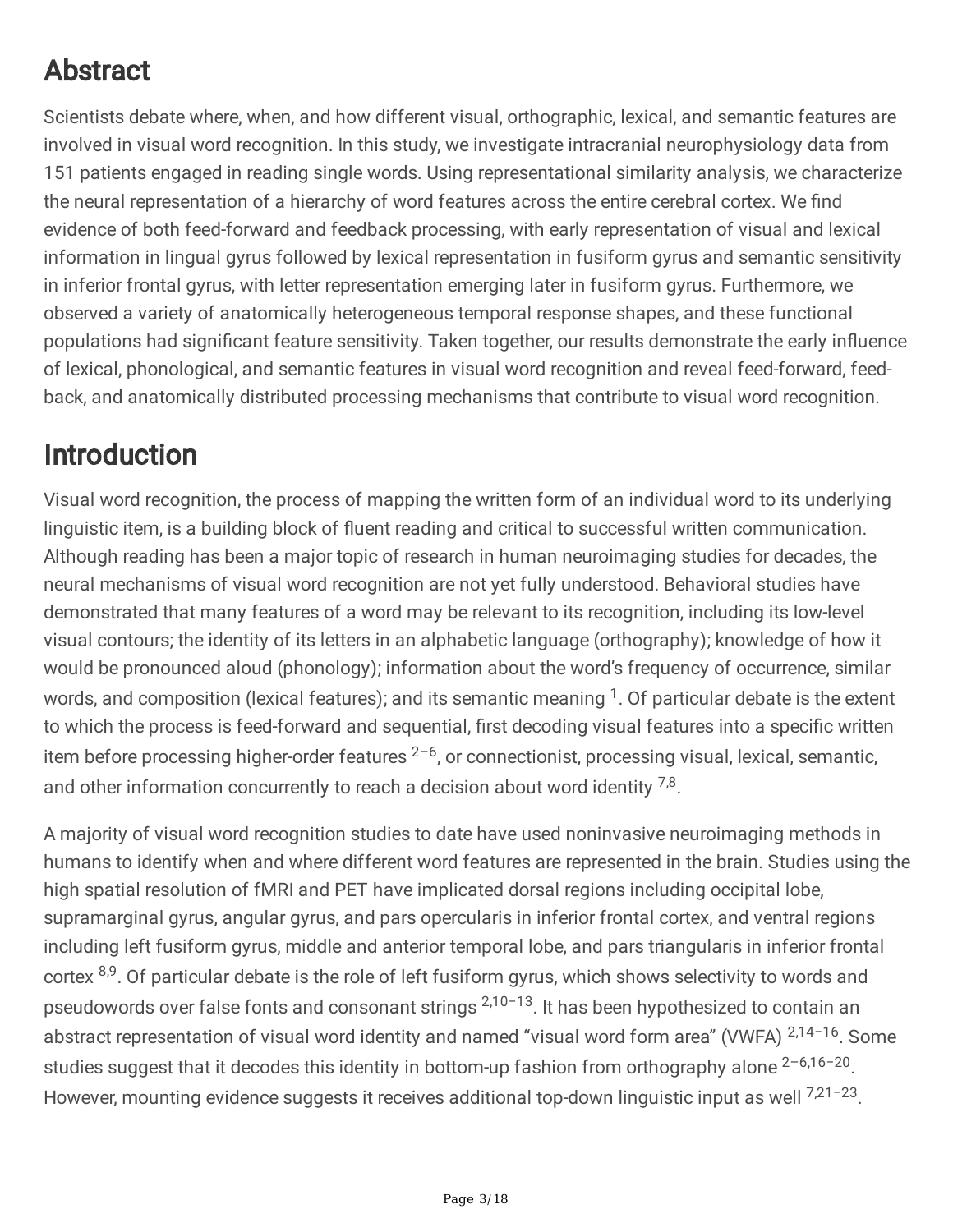Meanwhile, EEG and MEG studies have produced some evidence of the putative timecourse of visual word recognition. The event-related potentials N150 in EEG and M170 in MEG are sensitive to orthographic stimuli over symbols in normal readers <sup>24-26</sup> but not in dyslexic children <sup>27-30</sup>, while N250 is modulated by orthographic similarity and the phonological content of letters <sup>24,31-34</sup>, and N400 is sensitive to semantics 35.

Although the literature paints a detailed picture of visual word recognition in either anatomical space or over time, the lack of simultaneous spatiotemporal resolution has left the flow of information through the brain subject to debate. Furthermore, individual studies rarely manipulate or explore a full hierarchy of word features (visual, phonological, lexical, semantic) at the same time, so theories of how these hierarchical features interact are often patched together from separate experiments.

To address these gaps, high simultaneous spatial and temporal resolution is required. Intracranial neurophysiology provides a direct measure of neural activity at this resolution by recording from electrodes implanted in the awake behaving human brain, either on the surface under the dura (electrocorticography, ECoG) or through the depths of the brain (stereotactic electroencephalography, sEEG); together these techniques are referred to as intracranial electroencephalography (iEEG). Existing iEEG studies of reading have shown gamma band activation to visually presented words <sup>10,11,19,36-38</sup> and have begun to exploit its high spatiotemporal resolution to investigate interactions between brain areas<sup>39,40</sup>. However, small patient populations and sparse anatomical coverage are a major limitation of most intracranial neurophysiology studies, as access to patients is limited and electrode placement is determined by clinical rather than research factors.

In this study, we address these limitations by investigating a large dataset of human intracranial recordings of 151 patients with extensive surface and depth coverage across occipital, temporal, parietal, and frontal lobes as they read 300 individual words. Furthermore, we simultaneously investigate the encoding of visual, phonological, lexical, and semantic word features, enabling direct comparison of these features in a single experiment. With these approaches, we propose to characterize the brain network underlying visual word recognition at high resolution to clarify the flow of information through the brain.

# **Results**

We recorded intracranial electroencephalography (iEEG) from 151 subjects as they engaged in a free recall task designed to study memory. During the encoding phase of the task, subjects viewed twenty-five 12-word lists for a total of 300 unique words. Each word was presented for 1600 ms, followed by a jittered interstimulus interval (ISI) between 750-1000 ms (1A). After each list, the subjects engaged in a distractor math task for 20 seconds, then had 30 seconds for free recall. All 151 subjects included in this study completed the entire experiment at least once. We excluded electrodes that showed pathological activity or were located outside of occipital, temporal, parietal, and frontal lobes, leaving 10,949 electrodes considered for analysis. A map of electrode coverage (1B, subject coverage S1A) shows broad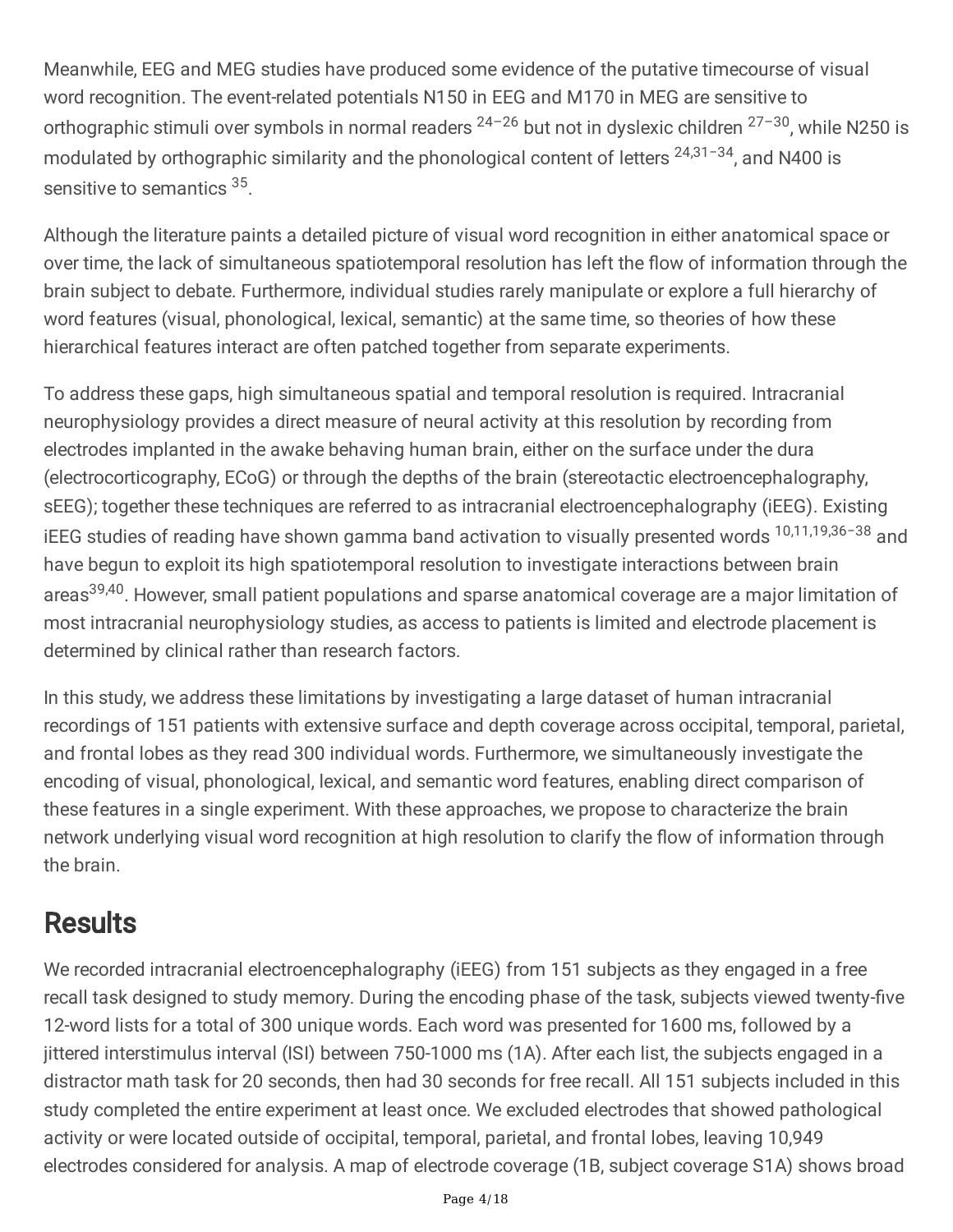coverage across all areas, with up to 45 subjects and 80 electrodes per 1cm $3$  in high-density areas such as inferior temporal lobe.

To investigate the neural response during visual word recognition, we first extracted the high gamma power (70-150Hz) of each electrode and <sup>z</sup>-scored these responses to baseline (when the screen was blank). To test task responsiveness, we ran a *t*-test between high gamma activity during word presentation and a blank screen. Electrodes with  $p$ <1e-8 were considered "task responsive" and kept for further analysis; 2775/10949 electrodes (25.34%) fit this criterion (S1B/C). We then calculated the average magnitude *t*-value and percentage of electrodes above threshold by anatomical subregion, where areas with at least 50 task-responsive electrodes were considered for further analysis. We observed taskresponsive electrodes across all four lobes, with the strongest average responses and highest proportion of electrodes over threshold in occipital lobe. Cuneus had the highest percentage of task-responsive electrodes (72.55±4.44%), followed by lingual gyrus (70.11±4.94%) and middle occipital gyrus  $(69.86±3.81%)$ ; these regions are significantly higher than all others (S1E/F, unpaired t-test with FDR correction  $q = 0.05$ ), but not significantly different from each other. Our observations that a large percentage of occipital lobe electrodes are task-responsive while task response is sparse across temporal, parietal, and frontal lobes are consistent with a previous memory study using an overlapping portion of this dataset<sup>41</sup>. Middle occipital gyrus had the highest average *t*-value (39.37±3.97), followed by cuneus  $(36.20\pm4.44)$  and lingual gyrus  $(21.48\pm2.46; 1C/D)$ . Next-highest was fusiform gyrus  $(10.70\pm0.86)$ . followed by additional parietal, frontal, and temporal areas with significantly lower average t-values (S1D, unpaired *t*-test with FDR correction  $q = 0.05$ ).

Having identified these 2775 task-responsive electrodes, we investigated their average response to word presentation. A vido (SV1) of the average response of each electrode projected on the cortical surface shows activity beginning in occipital areas before the rest of the brain. Notably, our task-responsive electrodes include both those that show increased high gamma power to word presentation, referred to as "enhanced" responses (red values), and those that show decreased high gamma power to word presentation, referred to as "suppressed" responses (blue values). The video shows primarily enhanced responses in occipital lobe, with mixed responses in the rest of cortex.

Quantitative analysis of electrode latency (measured as the point that the average word response reached its absolute maximum) corroborated our observation that occipital subregions respond fastest; middle occipital gyrus peaks first (243.27±17.34ms), followed by cuneus (304.72±26.56ms), fusiform gyrus (352.15±20.95) and lingual gyrus (433.46±51.67ms). Additional temporal, parietal, and frontal regions respond significantly later (S2B, unpaired *t*-test with FDR correction  $q = 0.05$ ), with average latencies between 500-750 ms. This sequence of latencies, progressing roughly from posterior to anterior subregions, is again consistent with a previous memory study using an overlapping portion of this dataset<sup>41</sup>. We also quantified the percentage of electrodes with enhanced versus suppressed responses in each anatomical area. Lingual gyrus (94.23±3.26%), middle occipital gyrus (92.86±2.61%), and fusiform gyrus (92.36±2.22%) skewed overwhelmingly to enhanced responses (S2C, unpaired t-test with FDR correction  $q = 0.05$ ). Cuneus, parietal, and temporal subregions follow, with frontal regions lowest.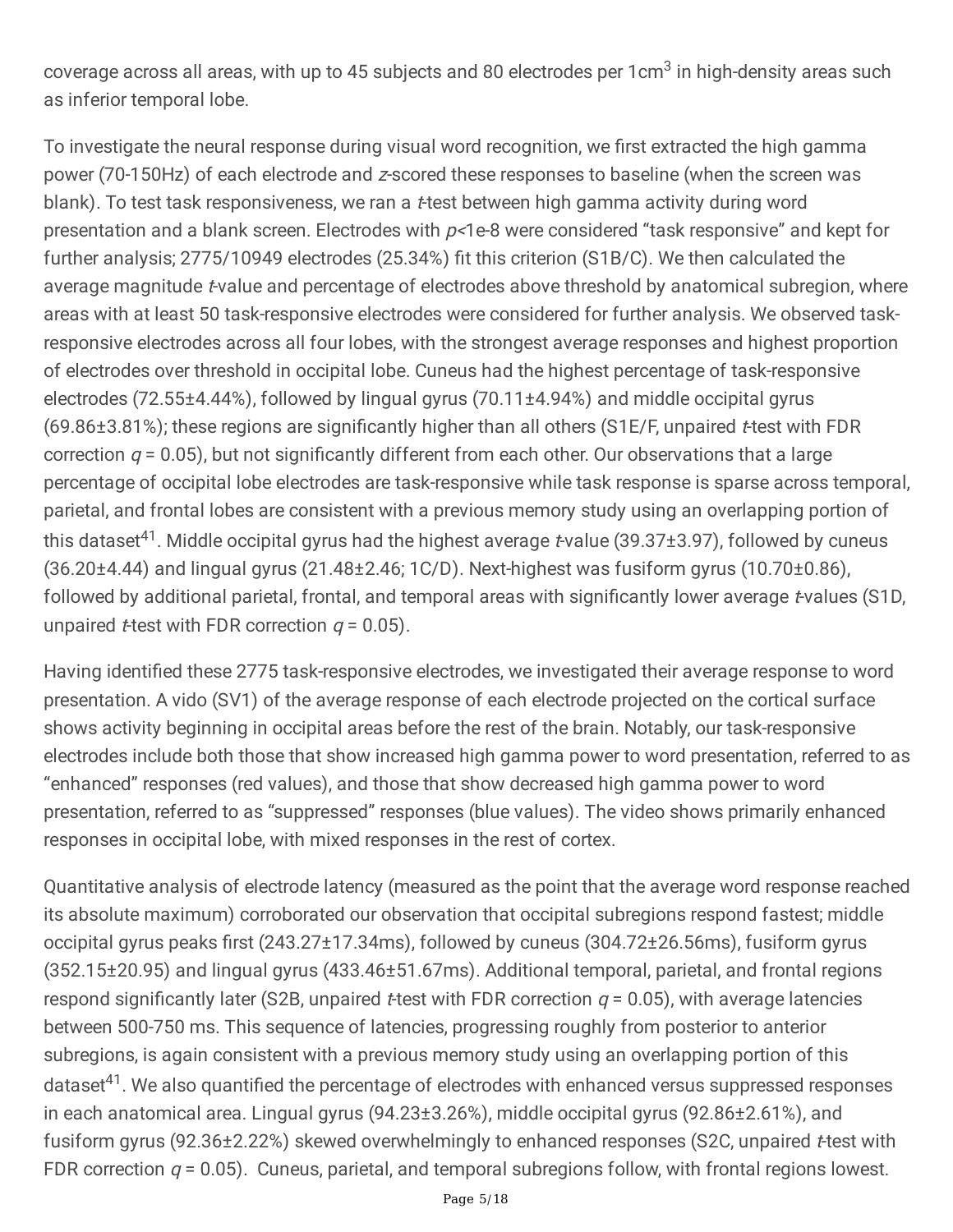Superior frontal gyrus is the only subregion favoring suppression at 35.27±3.33% enhanced, significantly lower than all others (3C/D).

While latency and peak analyses quantify major features of each electrode's response, they do not fully describe the shape of the response over time. To fully exploit the high resolution of iEEG, we wanted to qualitatively assess the diversity of neural responses beyond their sign and latency. To do so, we conducted agglomerative hierarchical clustering of our task-responsive electrodes' average word responses. This algorithm employs a bottom-up, data-driven approach, building a hierarchy by initially considering each electrode to be its own cluster, then progressively merging clusters until all observations have been united. We observe nine clusters with a remarkable diversity of temporal response shapes, shown in a raster of all electrodes sorted by cluster (3A), as well as the average response of each cluster (3B). Among this rich variety of temporal response shapes, we see onset responses, responses sustained for the duration of the word, and transient responses at a variety of latencies. We further investigated the distribution of response shapes within each anatomical area (Fig. 3C) and found that occipital responses are concentrated in the early, enhanced clusters 1 and 2, and 44.76% of fusiform gyrus electrodes belong to cluster 2. Additional temporal, parietal, and frontal subregions are heterogeneous across response shapes, with no more than 35% of electrodes belonging to a single cluster (3C, S3B). Further, each cluster is anatomically heterogeneous, spread across many subregions (S3A). Because clinical factors dictate electrode coverage, no single subject has electrodes in all subregions. However, we do observe heterogeneous response shapes across regions within individuals as well (S3C-F).

Previous iEEG studies have demonstrated language-related stimulus encoding, including representation of the phonetic features of speech in superior temporal gyrus <sup>42</sup> and of individual letters in occipital cortex <sup>43</sup>. To investigate how the words were encoded in different brain areas at different time points in our data, we used representational similarity analysis (RSA <sup>44</sup>) to interrogate stimulus representation in different anatomical areas over time. First, we collected a hierarchy of feature information about each word (see methods), including its bitmap (the image presented on screen), letters (a count of how many times each letter occurred in each word), phonemes (a count of how many times each phoneme occurred in each word), number of close orthographic neighbors (the number of words that can be created by changing a single letter, also known as orthographic neighborhood density), word frequency (how often it occurs in the English language), and semantic content (represented by the word2vec pre-trained word embedding) (4A-F). These features were selected to span visual, phonological, lexical, and semantic domains, and to minimize inter-feature correlations (S4). For each feature, we calculated the pairwise distances between stimuli to create a feature representational dissimilarity matrix (RDM). We also calculated neural RDMs across time for each anatomical area, taking pairwise distances across all tasksensitive electrode responses at each timestep. Lastly, we calculated the Spearman correlation between each neural RDM and each feature RDM; significant correlations suggest that the neural response contains information about the corresponding feature. Results are shown in Fig 4G-L; significant values are outlined in black (permutation with FDR correction  $q = 0.05$ ).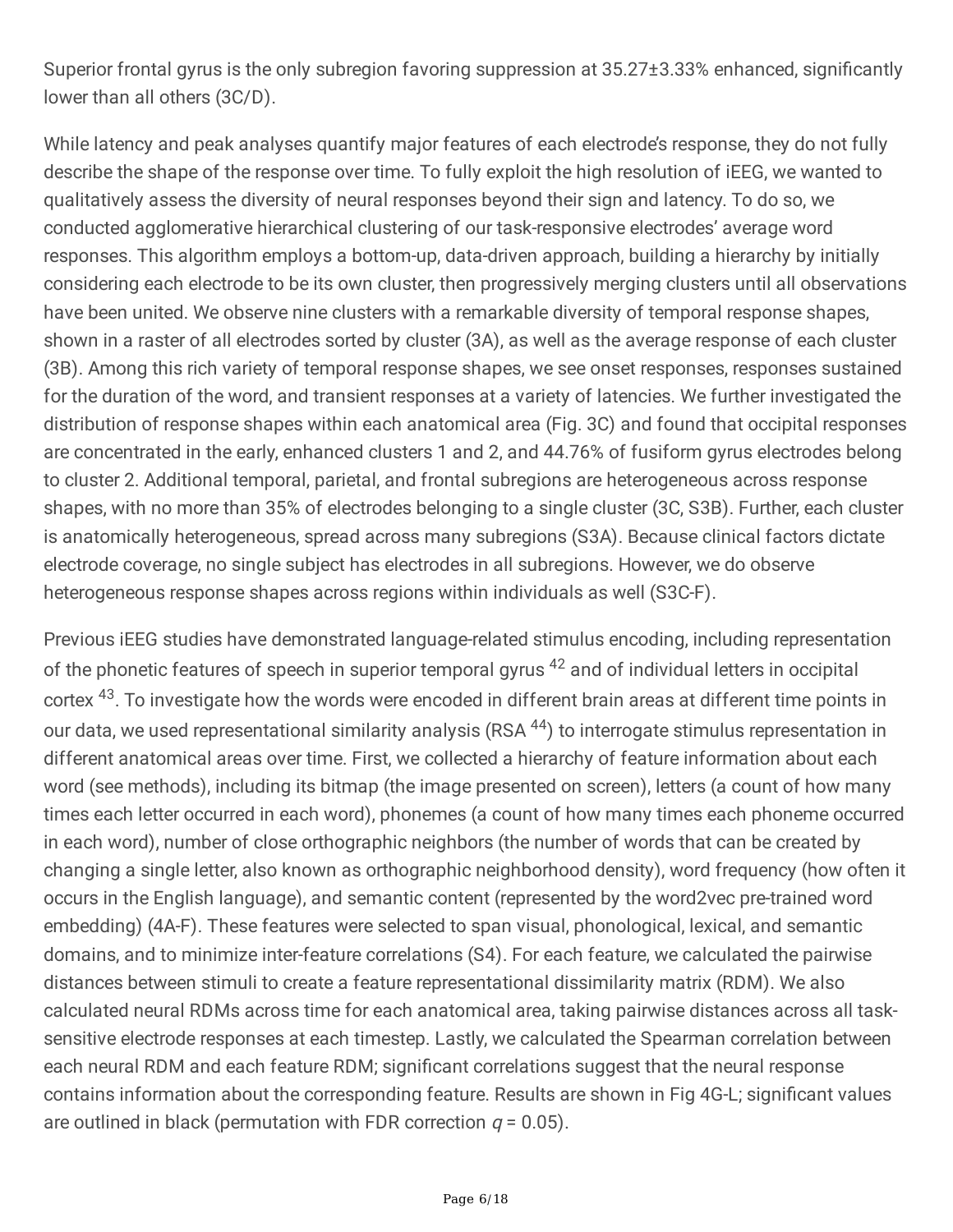This analysis allows us to evaluate feature sensitivity across the population of each brain area with high temporal resolution. Significant processing of the bitmap begins in lingual gyrus at 40 ms and is quickly followed by activation of orthographic neighborhood at 80 ms, earlier than previously reported (150 ms  $^{45}$ ). The next significant sensitivity to emerge is to word frequency at 120 ms in fusiform gyrus, in the same range as previously seen in ERPs <sup>46-48</sup>, representing an early influence of lexical information. Next, semantic sensitivity begins in inferior frontal gyrus at 240 ms, later than the earliest reports of 160 ms <sup>48-</sup> <sup>50</sup>, but compatible with the hypothesis that M250 could be an underlying component of the semanticallysensitive N400<sup>51</sup>. From 280-360 ms, frequency information cascades through precentral, inferior frontal, and postcentral gyri (areas previously implicated in frequency processing <sup>22</sup>) while phoneme and letter information emerge in fusiform gyrus. After 400 ms, we observe a few distinct stages of processing: 1) late activation of low-level and orthographic visual features in middle occipital gyrus from 400-550 ms; 2) semantic representation in frontal lobe and middle temporal gyrus from 600-1000 ms; and 3) along the lateral sulcus, early frequency sensitivity is followed by letter, neighborhood, and bitmap information in postcentral gyrus, and by letter and phoneme information in precentral gyrus. This analysis provides a detailed account of feature encoding across anatomical areas in time. Notably, RSA allows us to interrogate the time course of feature sensitivity directly rather than relying on the latency of the high gamma response. For example, the average latency in fusiform gyrus is ~350 ms, but our results show that feature encoding begins much earlier for word frequency at  $\sim$ 120 ms.

Having observed a wide variety of temporal response shapes in our clustering analysis, we hypothesized that they could be functionally relevant to stimulus encoding. To test this hypothesis, we repeated our RSA analysis, this time segmenting electrode populations by their temporal response shape rather than their anatomical location (4M-R), again outlining significant values in black (permutation with FDR correction  $q = 0.05$ ). We observe multi-feature representation in the fast, enhanced, occipital-heavy clusters. Cluster 1 represents phoneme at 60 ms, letter at 500 ms, and neighborhood at 820 ms. Cluster 2 displays significant sensitivity to bitmap, neighborhood, and phoneme within 100 ms of onset followed by frequency sensitivity at 200 ms, raising the possibility that it may serve as an early hub of multifeature information. We also observe feature-specific sensitivity in the later, enhanced, transient clusters 4, 5, and 6: cluster 4 represents word frequency beginning at 160 ms; cluster 5 represents semantics at 180 ms; and finally, cluster 6 represents phoneme and letter more than a second after word onset. The suppressive clusters show only sparse significant representation, most notably to semantics in cluster 8 beginning at 400 ms. Interestingly, sustained clusters 3 and 9 show no significant sensitivity to any of our selected features. These results demonstrate that anatomically distributed electrode populations can carry stimulus information and suggest that distributed networks may play an important role in visual word recognition.

# **Discussion**

Summary of findings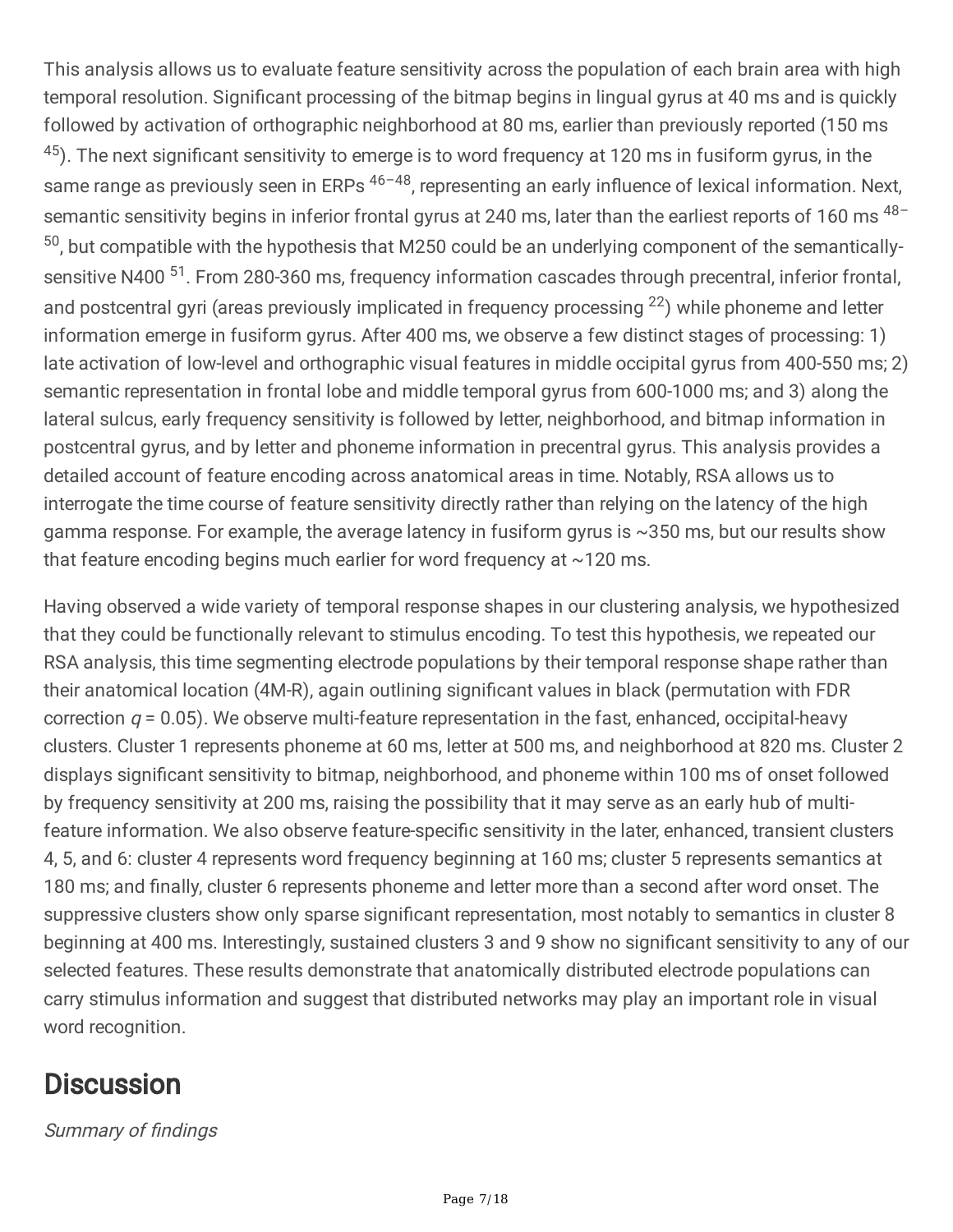We found electrodes responsive to visual word presentation across occipital, temporal, parietal, and frontal lobes with a wide variety of response shapes, including both increases (enhancement) and decreases (suppression) in high gamma power. Responses in occipital lobe and fusiform gyrus were strongest, fastest, and had the highest percentage of enhanced responses, while frontal subregions had the slowest responses with the lowest percentage of enhanced responses. We further analyzed the diversity of temporal response shapes among electrodes using agglomerative clustering and found both sustained and transient responses at a variety of latencies. Last, we analyzed neural sensitivity to a hierarchy of word features including visual, phonological, lexical, and semantic features to provide a detailed account of stimulus encoding over time and space. Anatomically, we found early occipital representation of visual features, concurrent in lingual gyrus with sensitivity to word neighborhood size, followed shortly by sensitivity in fusiform gyrus to frequency, letter, and phoneme, sensitivity in inferior frontal gyrus to frequency and semantics, and late representation of several features along the lateral sulcus. Furthermore, we found that electrode populations with different temporal response shapes revealed in our clustering analysis showed significant encoding of stimulus features; we found a broadlysensitive, enhanced cluster with early representation of visual, phonological, and lexical features; three separate mid-latency enhanced clusters with specialized sensitivity to frequency, semantics, and phonemes and letters, respectively; and sparse representation of semantics in a mid-latency suppressed cluster. Taken together, our results provide evidence of both feed-forward and feed-back processing during visual word recognition and demonstrate that stimulus encoding can be achieved by anatomically distributed networks.

### Spatiotemporal feature sensitivity

Our results provide a detailed map of feature representation in time and space that builds upon an extensive literature of visual word recognition. To that end, it is useful to note how our observations compare with previous findings. Previous studies had implicated occipital lobe, fusiform gyrus, and the N150 in orthographic processing; we found low-level visual sensitivity occurring within 100 ms in lingual gyrus and in the early, enhanced functional cluster 2, which might underlie an early orthographic-specific ERP, though we do not see letter sensitivity in fusiform until 380 ms. Our observation of early phoneme sensitivity is plausibly consistent with the finding that the N250 is modulated by phonological content <sup>24,31-34</sup>, while late phonological encoding in precentral gyrus is consistent with literature suggesting its involvement in phonological decoding <sup>6,9,52</sup>. Notably, we find that phonological sensitivity is similar but not precisely overlapping with letter sensitivity, and in fact precedes letter sensitivity in most areas. These similarities could be driven by the relatively high correlation between letter and phoneme information in English generally and in our stimulus set specifically (S3); a larger set of test words exhibiting contrasting attributes of each hierarchical type could better tease these factors apart in future study.

We observe substantial lexical sensitivity both for orthographic neighborhood size and word frequency. Neighborhood sensitivity largely overlaps with bitmap sensitivity in lingual gyrus and the broadly representative cluster 2, suggesting that visual processing may coincide with the activation of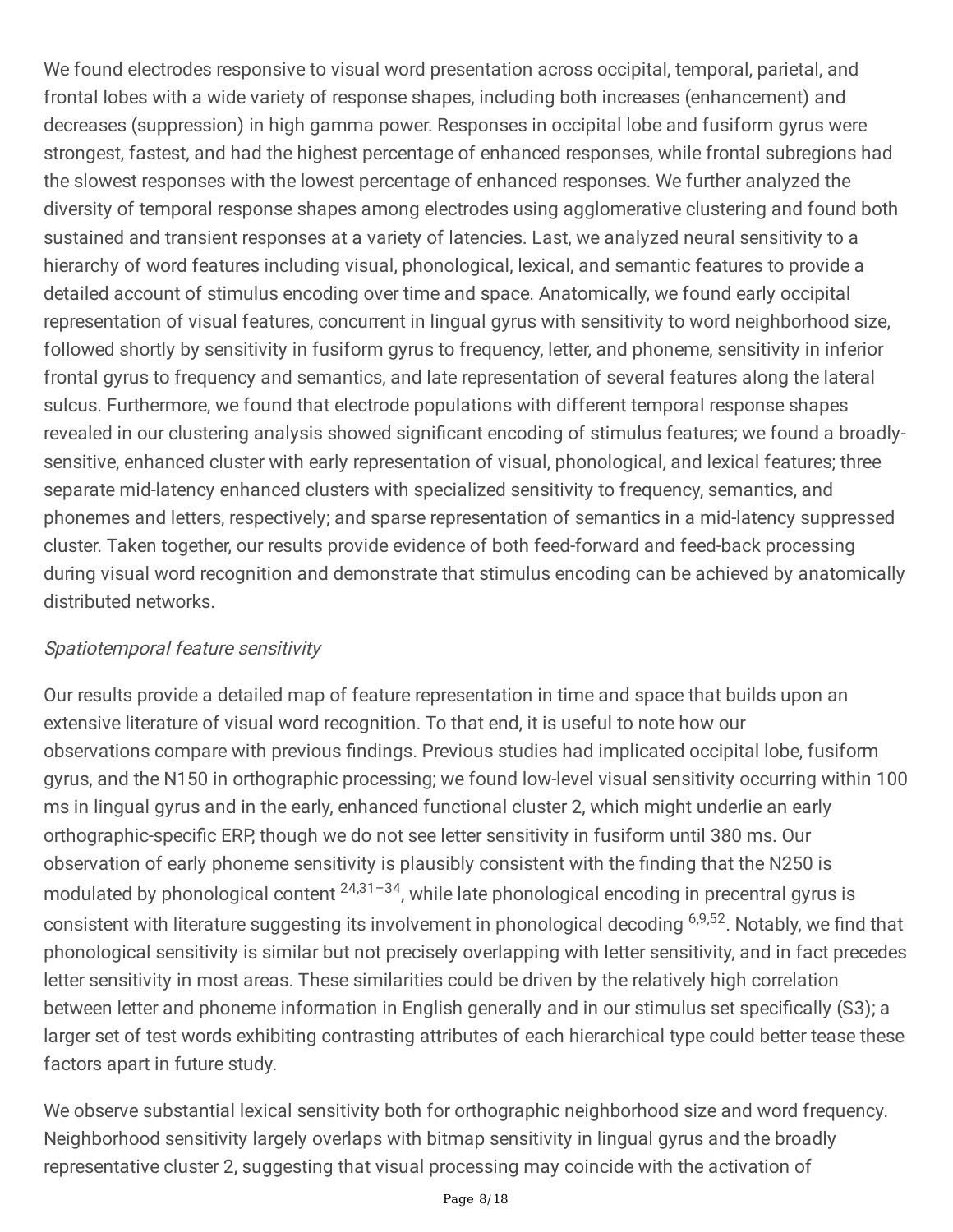orthographically similar words, at higher spatial resolution and shorter latency than previously found (150 ms <sup>45</sup>). Our measure of frequency sensitivity is consistent with previous studies implicating word frequency in fusiform gyrus <sup>22,53</sup> and inferior frontal gyrus <sup>22</sup>, and in the range of 100-200 ms <sup>46-48</sup>. We further demonstrate that frequency sensitivity is specifically represented by the anatomically distributed cluster 4 at 160 ms. Our results suggest that lexical features are represented early, robustly, and distributed across multiple brain areas.

Anatomically, semantic sensitivity is observed in areas that are reliably implicated in semantic processing, including inferior frontal gyrus, superior frontal gyrus, and middle temporal gyrus <sup>9</sup>. Further, we observe semantic sensitivity as early as 180 ms in the anatomically heterogeneous functional cluster 5, which could suggest an anatomically distributed semantic encoding as suggested by recent landmark neuroimaging studies <sup>54,55</sup>. This timing precedes the extensively-studied, semantically-sensitive N400 ERP <sup>35</sup>, and is early enough to be compatible with the hypothesis that the N400 is the summation of M250 and M350 <sup>51</sup>.

Interestingly, our analyses revealed several anatomical areas and a few clusters that did not show significant sensitivity to any of the selected features. There are several possible explanations for this. First, this may reflect a limitation of the experimental design; while the electrodes kept for analysis strongly respond to word presentation, our lack of a control task means that this activity may not be specific to word presentation, but may rather reflect more general visual or cognitive processing. Secondly, our analysis across time, space, and subjects with varying levels of noise may simply lack the statistical power to detect all effects in our data. Third, our feature list is not exhaustive, and it is possible that these areas are sensitive to aspects of the stimulus that were not tested here.

### Feed-forward vs. connectionist

Evaluating the simultaneous spatiotemporal resolution of a hierarchy of features allows us to evaluate the flow of information through the brain and contribute to the debate between the feed-forward and connectionist accounts of visual word recognition. The strictest form of the feed-forward model posits a functional cascade in which visual features are first decoded into letters, then mapped to an item in the orthographic lexicon (likely in fusiform gyrus) before additional representations can be activated  $2-6$ . Notably, a study using an overlapping portion of this dataset found that the subsequent memory effect does appear to be distributed in a hierarchical, feed-forward stream<sup>41</sup>. However, our anatomical results are incompatible with such a strict feed-forward view of visual word recognition in several ways: 1) we observe phonological sensitivity as early as visual sensitivity; 2) sensitivity to orthographic neighborhood size occurs very shortly following bitmap sensitivity and preceding letter sensitivity; 3) fusiform gyrus shows frequency sensitivity at 180 ms, followed by sensitivity to phoneme at 280 ms and only then to letter at 380 ms. Additionally, in our analysis of cluster sensitivity, neighborhood and frequency sensitivity preceded letter sensitivity. Contrary to the strict feed-forward model, these results suggest an early role for lexical and phonological representations, especially in occipital cortex and fusiform gyrus. However, neither do our results suggest a completely integrated response, as we do observe some systematic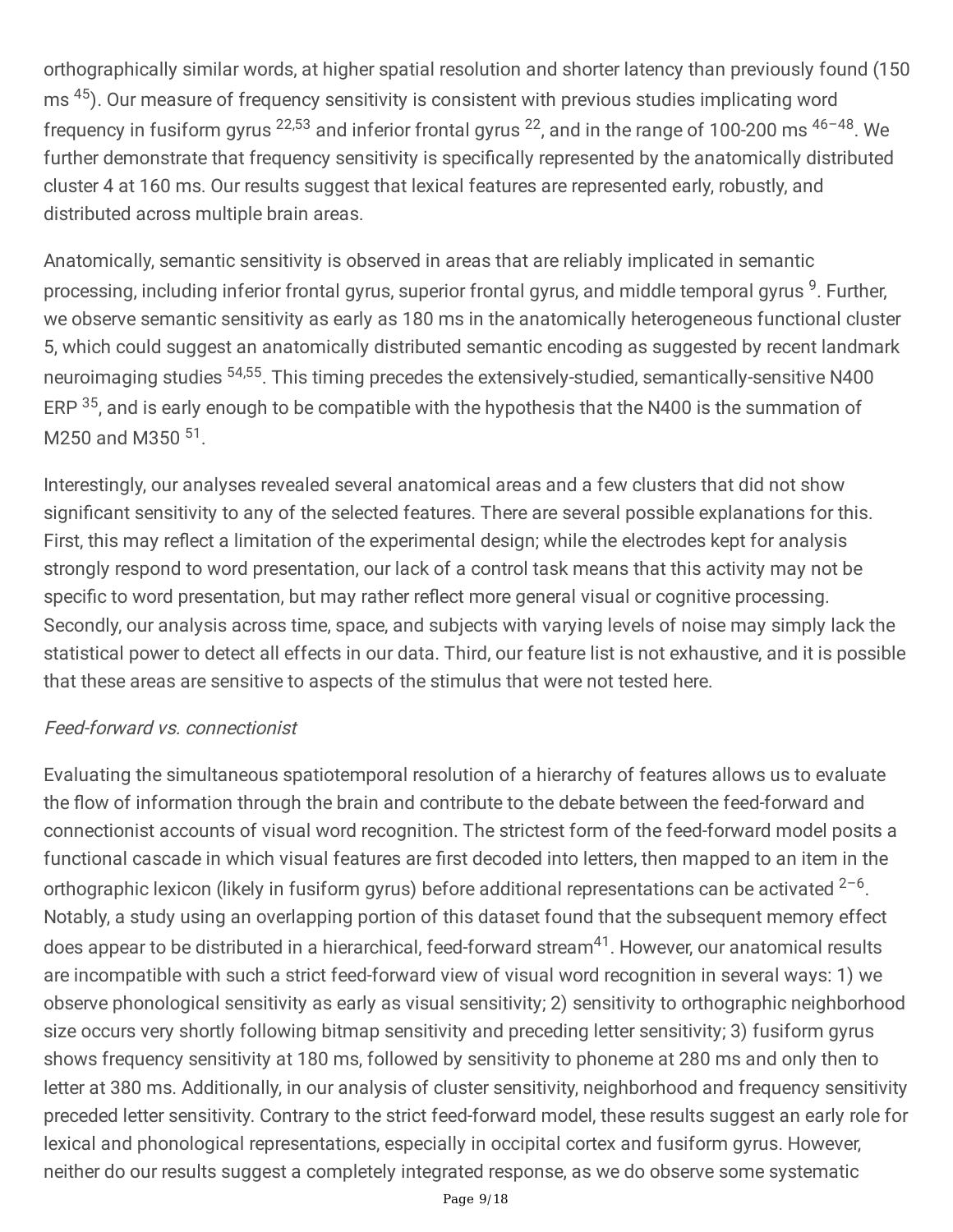separation of features in time and anatomical location. Anatomically, we see bitmap, neighborhood, and phoneme representation emerge within 100 ms, followed shortly by frequency encoding at 180 ms, semantic encoding at 240 ms, and letter encoding at 380 ms. Functionally, we observe clusters with early multi-feature representation, but also individual clusters with feature-specific sensitivity at middle latencies. Overall, these results suggest that the mechanisms underlying visual word recognition include both feed-forward and feed-back processing.

## Role of fusiform gyrus

Fusiform gyrus has received special attention in the reading literature and as the center of two major debates: first, whether its function is specific to visual word processing and selective to word identities 2,8,11-15,56, and second, whether it serves as a strictly feed-forward hub of orthographic information 2,3,23,28,53,57,4-7,19-22. In this study, we find significant fusiform sensitivity to frequency (consistent with previous studies<sup>22,23,53</sup>) as early as 120 ms, phoneme as early as 280 ms, and letter at 380 ms. Further study is needed to determine whether this lexical and phonological sensitivity arises from top-down or bottom-up influences on fusiform gyrus, but our results demonstrate that fusiform is not limited to encoding orthographic information. This result may be consistent with its role as sensitive to individual words. Further ECoG research using traditional false font paradigms could address this question more directly.

## Anatomically distributed feature encoding

The spatiotemporal resolution of iEEG allowed us to decouple encoding networks in our data from anatomical boundaries. Using clustering analysis, we uncovered a variety of anatomically-heterogeneous temporal response shapes. Moreover, these functional populations had significant feature sensitivity, suggesting that anatomically-distributed networks can in fact be relevant to stimulus encoding. We find evidence for an early "hub" cluster which represents a combination of visual, phonological, and lexical features within 100 ms of word onset, which may feed forward to other functional groups. By 180 ms, both frequency and semantic information have been decoded in separate populations. Either by concurrent calculation or feedback, by 200 ms the hub cluster 2 has also represented word frequency. After this early, rapid processing, additional feature sensitivity emerges that could represent late-stage checking of the word identity <sup>58</sup>. Notably, we observed clusters that encode multiple features across different timepoints as well as clusters with sensitivity to specific features. The notion of distributed encoding has gained recent traction in the human language literature, especially in the semantic domain<sup>54,55,59</sup>. Further, distributed encoding could help explain the wide range of locations and timepoints implicated in our anatomical sensitivity analysis and in any literature that analyzes data by region of interest; if a particular feature is encoded by a network of similarly-behaving neurons spread across multiple areas, anatomical analyses may detect feature encoding in several involved areas.

### Limitations & future work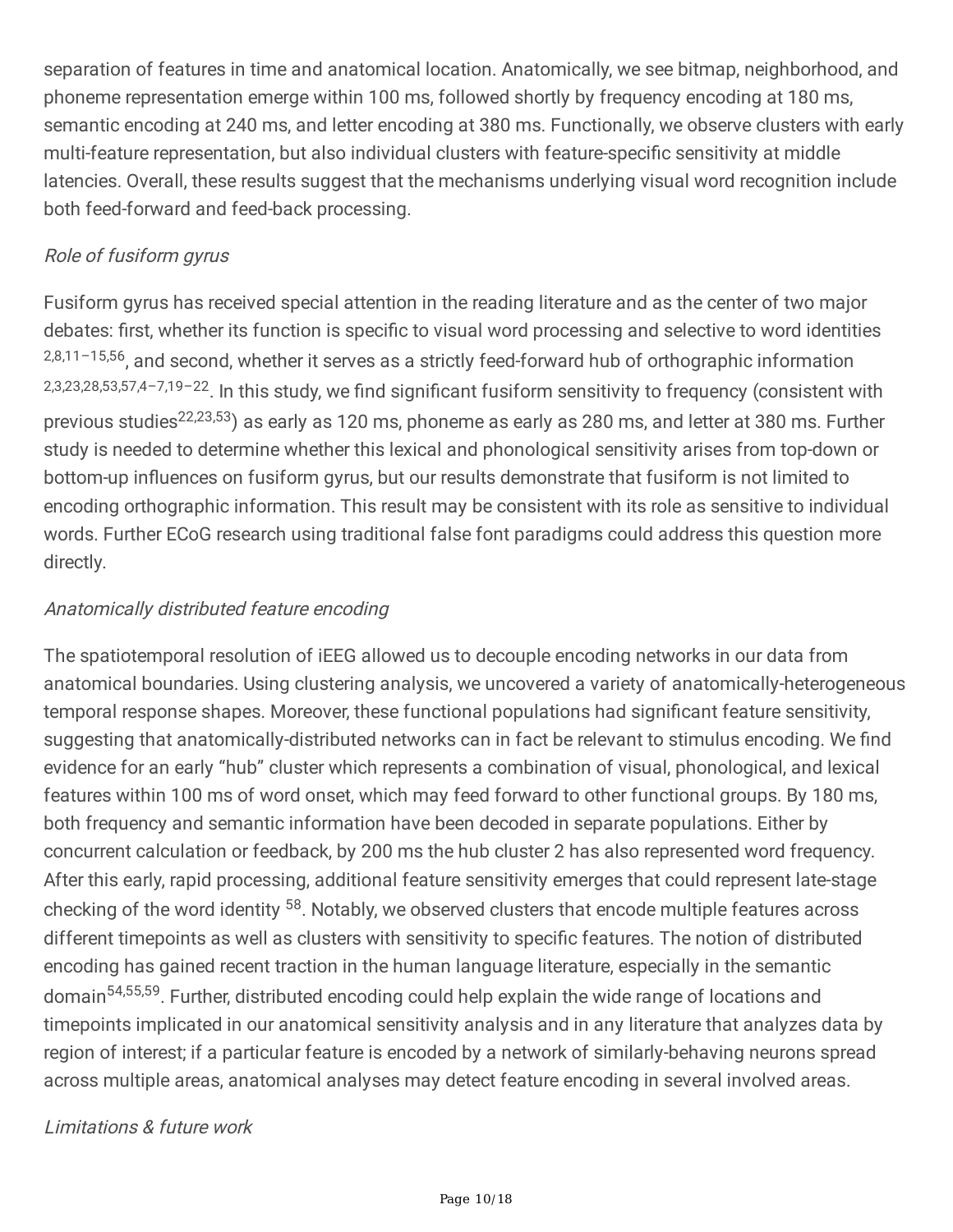Limitations of this work include nonuniform coverage across subjects and brain areas, limitations inherent to invasive neurophysiology in humans. Due to the limited time for testing and the experiment's dual role as a memory test, the range and quantity of stimuli were limited, and many subjects saw each word only one time; further work with repeated trials would enable useful decoding and reliability analyses. The task demands on the subject- to recall each list of words- may also impact the neural response; comparison with lexical decision or other reading tasks would allow assessment of the task impact on processing. Including useful controls such as false fonts, consonant strings, or pronounceable pseudowords would allow more fine-grained study of particular word features and neural mechanisms.

# **Conclusion**

In this work, we studied visual word recognition in a large cohort of neurosurgical patients to characterize the flow of information in the brain. By analyzing electrode response properties and population sensitivity to a hierarchy of word features, we created a high-resolution map of stimulus encoding during singleword reading and showed evidence that anatomically distributed populations can encode word features. Our results suggest that feed-forward, feed-back, and distributed processing mechanisms contribute to visual word recognition.

# Materials Methods

# Intracranial recordings

Over a period of several years, patients undergoing chronic intracranial monitoring as treatment for pharmacologically intractable epilepsy were recruited to participate in the DARPA Restoring Active Memory program, a multi-center collaboration of neurology and neurosurgery departments across the United States. The research protocol was approved by the institutional review board at each hospital, and informed consent was obtained from all participants or their guardians. 151 subjects were included in this study. Clinical need determined the electrode number and placement for each subject; depending on patient need and technology specifications at each hospital, grid, strip, and depth electrodes were implanted and recorded with Bio-Logic, Natus, Nicolet, Grass Telefactor, or Nihon-Kohden EEG systems at 200, 256, 400, 500, 512, 1000, 1024, or 2000Hz. Electrodes were identified as hyperdense foci on the postop CT scan and these points were then aligned to the MRI using Advanced Normalization Tools (ANTS, http://stnava.github.io/ANTs/). The cortex was parcellated using Freesurfer according to the Desikan-Kiliany atlas. To correct for post-operative brain shift, subdural electrode locations were projected to the cortical surface using the method of Dystra et al (https://pubmed.ncbi.nlm.nih.gov/22155045/). The automated anatomic parcellation and electrode localizations were confirmed by a neuroradiologist. We excluded electrodes located outside of brain tissue, showing pathological activity, or in limbic and sublobar regions. A total of 10949 eligible electrodes in occipital, temporal, parietal, and frontal lobes were considered for this study.

### Behavioral task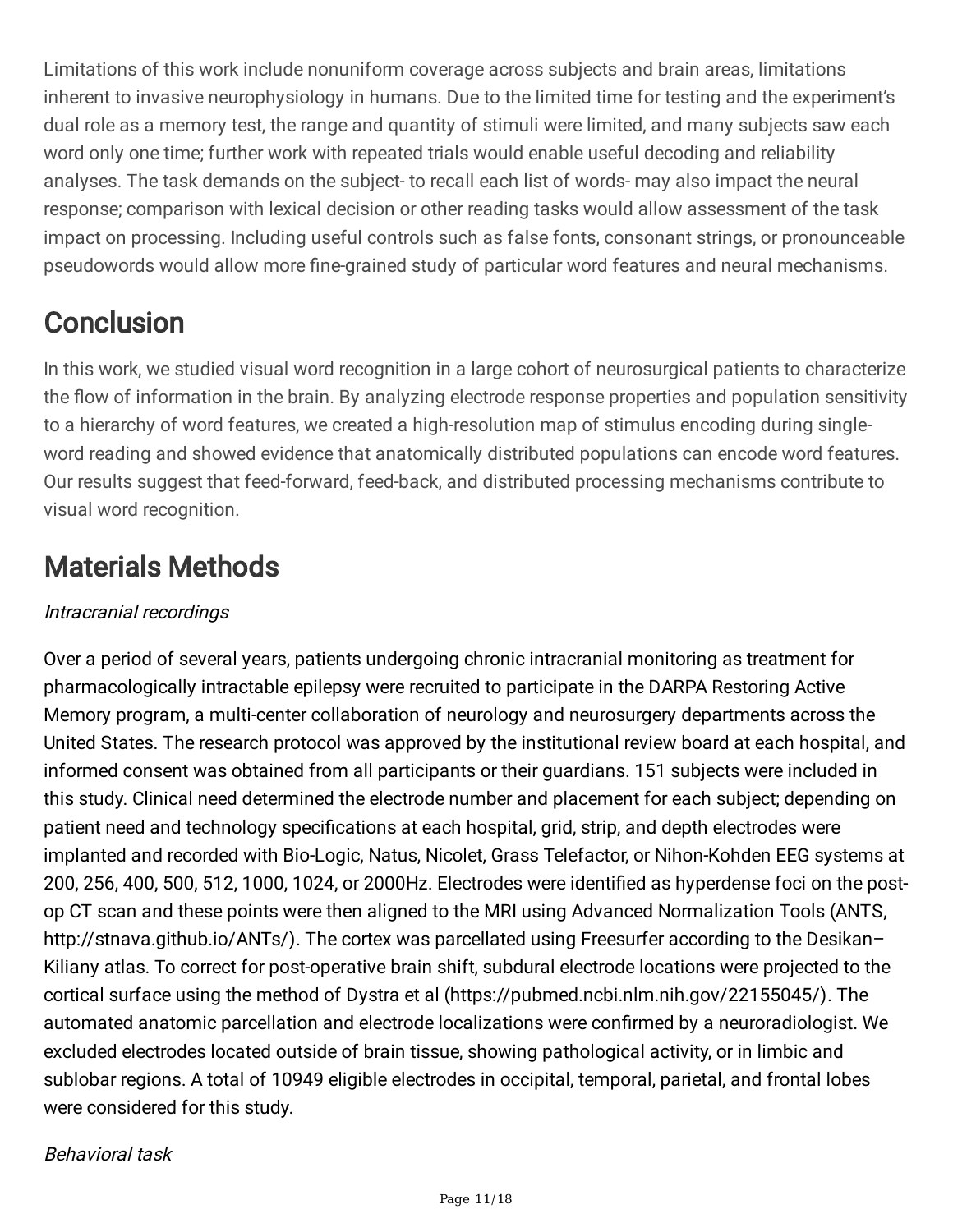Subjects completed a delayed free recall task. Each task session consisted of 25 12-word lists per session for a total of 300 words. Each word was presented in white, 70-point Verdana font on a black background for 1600 ms with a jittered 750-1000 ms ISI. After each list, subjects completed a distractor math task for 20 seconds, then had 30 seconds to verbally report as many words as they could remember from the last list. Patients who completed at least one complete task session in English were included in this study for a total of 151 subjects.

### Neural data preprocessing

The amplitude of the high gamma (HG, 70-150Hz) response of each electrode was extracted using the Hilbert transform, then resampled to 100Hz. For subjects who completed the task more than once, data was averaged over repetitions after resampling. Finally, for clustering, latency, and peak calculation, each electrode's data were normalized by z-score to the response while viewing a blank screen; for sensitivity analyses, each electrode's data were normalized by z-score to its entire response.

#### Task responsiveness

At each electrode, we ran a *t*-test between the HG response during word presentation and the HG response when the screen was blank. We took the absolute value of all t-values to include electrodes with both enhanced and suppressed responses to word presentation; electrodes with  $p < 1$ e-8 (2775/10949) were considered "task responsive" and kept for further analysis. The percentage of task-responsive electrodes in each region was calculated as the ratio of electrodes with  $p < 1e-8$  to the total number of electrodes in each region; subregions with at least 50 task-responsive electrodes were considered for further analysis. The average *t*-value was also calculated by subregion.

#### Brain plots

All brain plots were generated with Brainstorm <sup>60</sup>, which is documented and freely available for download online under the GNU general public license [\(http://neuroimage.usc.edu/brainstorm](http://neuroimage.usc.edu/brainstorm)). All plots used the Freesurfer average brain. For plots including all 10949 electrodes, electrode density was high enough that smoothing created a more intelligible plot (e.g. 1D vs S1B), so each electrode location was first converted from MNI to voxel space in nilearn <sup>61</sup> [\(https://nilearn.github.io/authors.html\)](https://nilearn.github.io/authors.html) before smoothing data over 1 cm<sup>3</sup> spans and converting back into MNI space. For coverage plots (1B, S1A), we counted the number of electrodes or subjects included in each 1 cm<sup>3</sup> and smoothed over .5 cm<sup>3</sup> before converting back to MNI space. The *t*-value plot (1D) was calculated in the same fashion, except values were averaged within each 1 cm<sup>3</sup>. For remaining brain plots, only task-responsive electrodes were included, so voxel conversion was unnecessary. Instead, each individual electrode location was projected to the cortical surface of the average Freesurfer brain and plotted as a sphere using Brainstorm.

#### Latency and peak analysis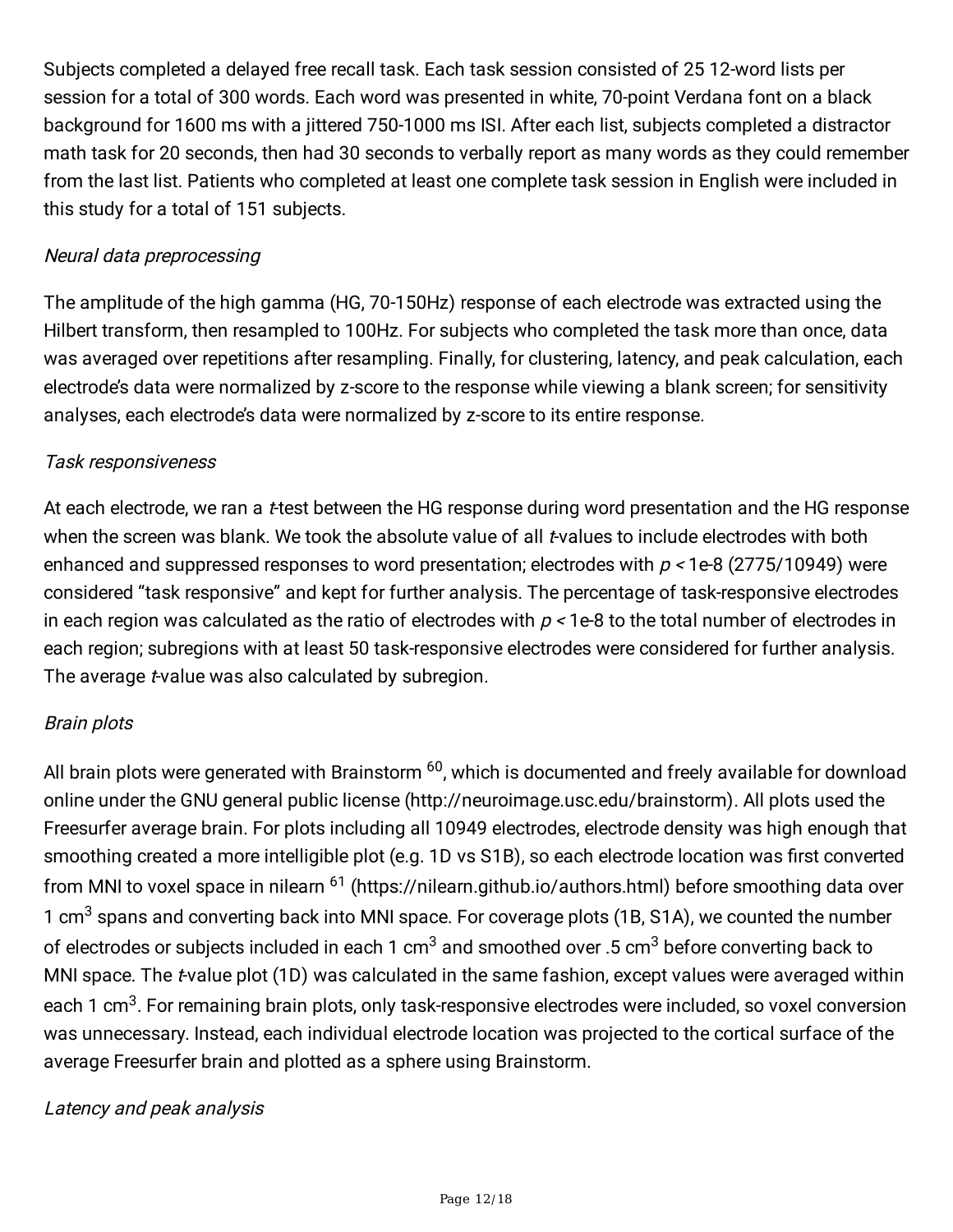We calculated the peak amplitude of each electrode's average word response as the absolute maximum or minimum of the response, whichever was of greater magnitude. Latency was calculated as the sample after word onset where each electrode's average response reached its peak value. Histograms of latency and peak amplitude are plotted in S2A/C. Electrodes with positive peak values were classified as having an enhanced response, while those with negative peak values were classified as suppressive. We calculated the average latency (2A) and average enhancement vs. suppression ratio (2C) in each anatomical subregion, reporting standard error of the mean and conducting unpaired t-tests with FDR correction for statistical analysis (S2B/D). We plotted raw latencies and peak values on the brain using Brainstorm (2B/D).

### Clustering analysis of temporal response shapes

To investigate the range of responses in the data, we averaged each electrode's HG response over words and conducted unsupervised agglomerative clustering (ward linkage, Euclidean distance) on the responses from 450 ms before word onset to 400 ms after word offset, smoothing with an 80 ms hanning window. Empirical inspection of different numbers of clusters revealed that using more than 9 clusters led to over clustering, with one or more clusters being further split into groups showing very similar response types. As gap, elbow, and other optimization methods attempted were unsuccessful, suggesting either 2 clusters or the maximum number tested, we chose to continue our analysis with 9 clusters. Clusters were first separated into enhanced and suppressive groups, then ordered by latency within each group. We plotted a raster of all electrodes organized by cluster (3A) as well as plots of each average cluster's waveform with standard deviation error bars (3B). We also calculated and plotted the percentage of electrodes in each anatomical lobe that belonged to each cluster, normalized by the total number of electrodes in each lobe (3C), as well as the percentage of electrodes in each cluster that belonged to each lobe, normalized by the total number of electrodes in each cluster (S3A). We plotted each electrode's cluster ID on the brain using Brainstorm, both for all subjects (S3B), as well as four example subjects with varying coverage, including right hemisphere (S3C), left hemisphere (S3D), bilateral (S3E), and occipital lobe implants (S3F).

### Word feature catalog and feature RDMs

We collected feature data for all 300 words. Bitmaps were constructed by recreating exact images of each word that had been presented to the subjects (70-point white Verdana font on a black background, centered on the screen,) cropping to the smallest image where the longest word could still be fully captured, and resizing to a 6x29=174 pixel image. To create the feature RDM, each word's image was unrolled into a vector of length 174. Letter vectors were generated as a count of how many times each letter occurred in each word, deleting any letters that occurred fewer than 5 times across the entire stimulus set for a vector of length 23. Analogously, phoneme vectors were a count of how many times each phoneme occurred in each word as listed in the P2FA dictionary<sup>62</sup>, deleting any phonemes that occurred fewer than 5 times across the entire stimulus set for a vector of length 34. Orthographic neighborhood size, also called number of neighbors, is defined as the "number of words that can be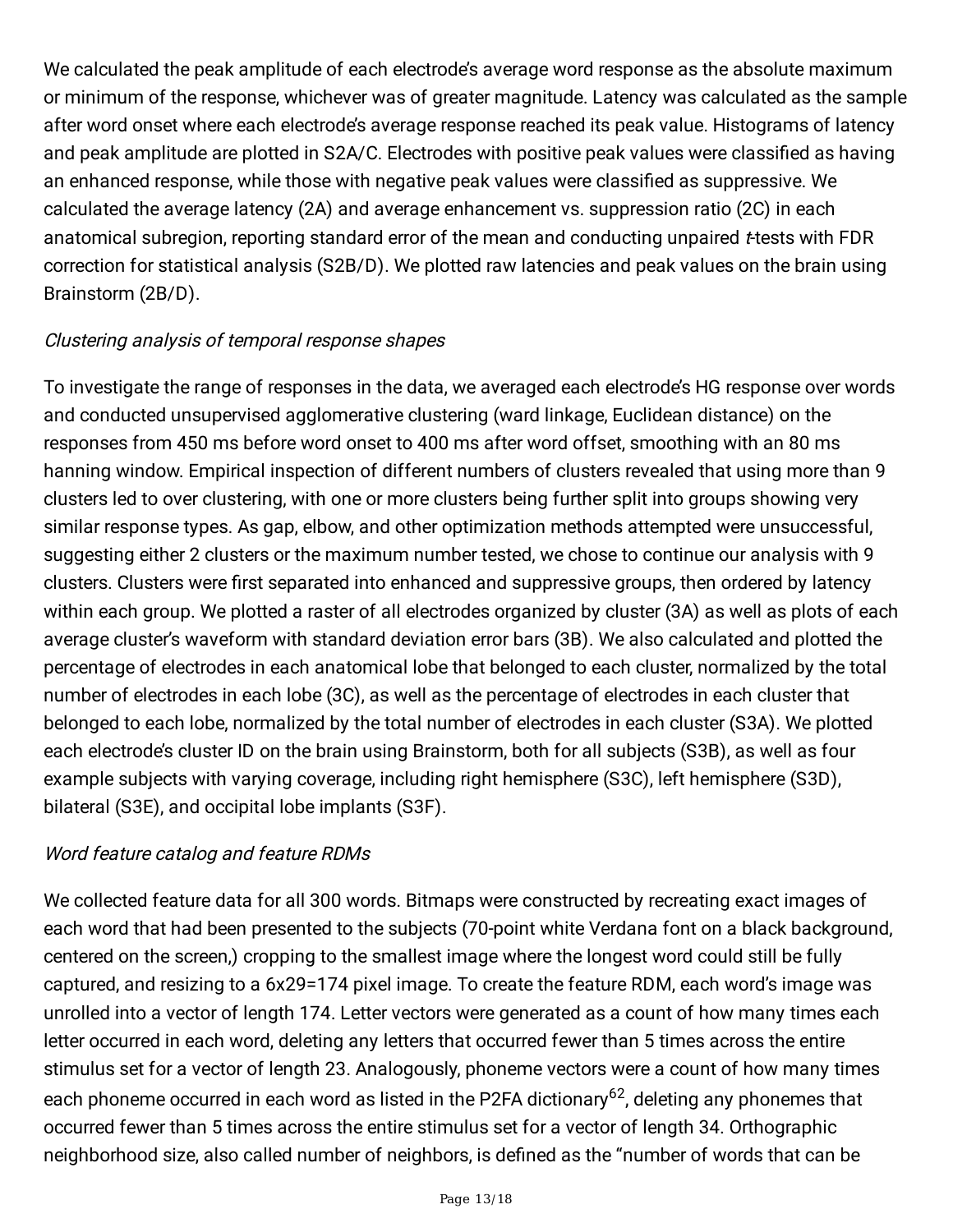obtained by changing one letter while preserving the identity and positions of the other letters" and was collected from the English Lexicon Project<sup>63</sup>. Frequency data were also collected from the English Lexicon Project, using Hyperspace Analogue to Language (HAL) frequency norms based on approximately 131 million words<sup>64</sup>. Semantic content was represented by Google word2vec embeddings [\(https://code.google.com/archive/p/word2vec/](https://code.google.com/archive/p/word2vec/) accessed using gensim <https://radimrehurek.com/gensim/index.html>), using 300-dimensional vectors pre-trained on Google News (100 billion tokens). These features were selected to span visual, phonological, lexical, and semantic domains, and to minimize inter-feature correlations.

For each feature, we calculated the pairwise distances between stimuli using cosine distance for multidimensional features (bitmap, letters, phonemes, semantics) and squared Euclidean distance for onedimensional features (neighborhood, frequency) to create a feature representational dissimilarity matrix (RDM) with which to conduct representational similarity analysis (RSA <sup>44</sup>). We calculated the inter-feature correlations as the Spearman correlation between each pair of feature RDMs (S4).

# Feature sensitivity

We conducted RSA using our feature RDMs for different electrode populations over time. To balance temporal resolution with computation time, responses were downsampled to 50Hz after smoothing with a 250 ms hanning window. For each anatomical area and timestep, we computed a neural RDM on the basis of all task-responsive electrodes in that area. The neural RDM for each timestep contains the response-pattern distances (Pearson correlation distance) for all pairs of stimuli. Next, we calculated the Spearman rank correlation between each neural RDM and each feature RDM. We used rank correlation to avoid the assumption of a linear relationship between the predicted and measured dissimilarities<sup>44</sup>. To conduct statistical inference, we permuted the stimulus labels 1000 times, recalculated neural RDMs with each permutation, and calculated the correlation between each permuted neural RDM and each intact feature RDM to obtain a permutation distribution of correlation values for every timestep, area, and feature. We used a generalized Pareto distribution to estimate the tail of each distribution to obtain a precise *p*-value for each comparison  $^{65,66}$ , then corrected for multiple comparisons by setting the false discovery rate across all areas, features, and timesteps to 0.05. Data were displayed by image, setting negative correlations to 0 (negative RSA correlations signify low representational similarity) and indicating significant values with a black box. Lastly, we repeated the entire procedure, this time segmenting electrodes into populations by temporal response shape (as assigned by the agglomerative clustering analysis) rather than by anatomical area.

# **Declarations**

Author Contributions: LKL, MY, and NM conceived the study and analyzed data. LKL and NM wrote the manuscript. MS, AS, BL, AB, GW, RG, BJ, KD, KAZ, SS, JS, SD, RG, PW, and MK were part of the multihospital team involved in data collection, processing, and distribution. NK, JJ, and RR provided guidance and feedback on analysis approach and interpretation of results. All authors reviewed the manuscript.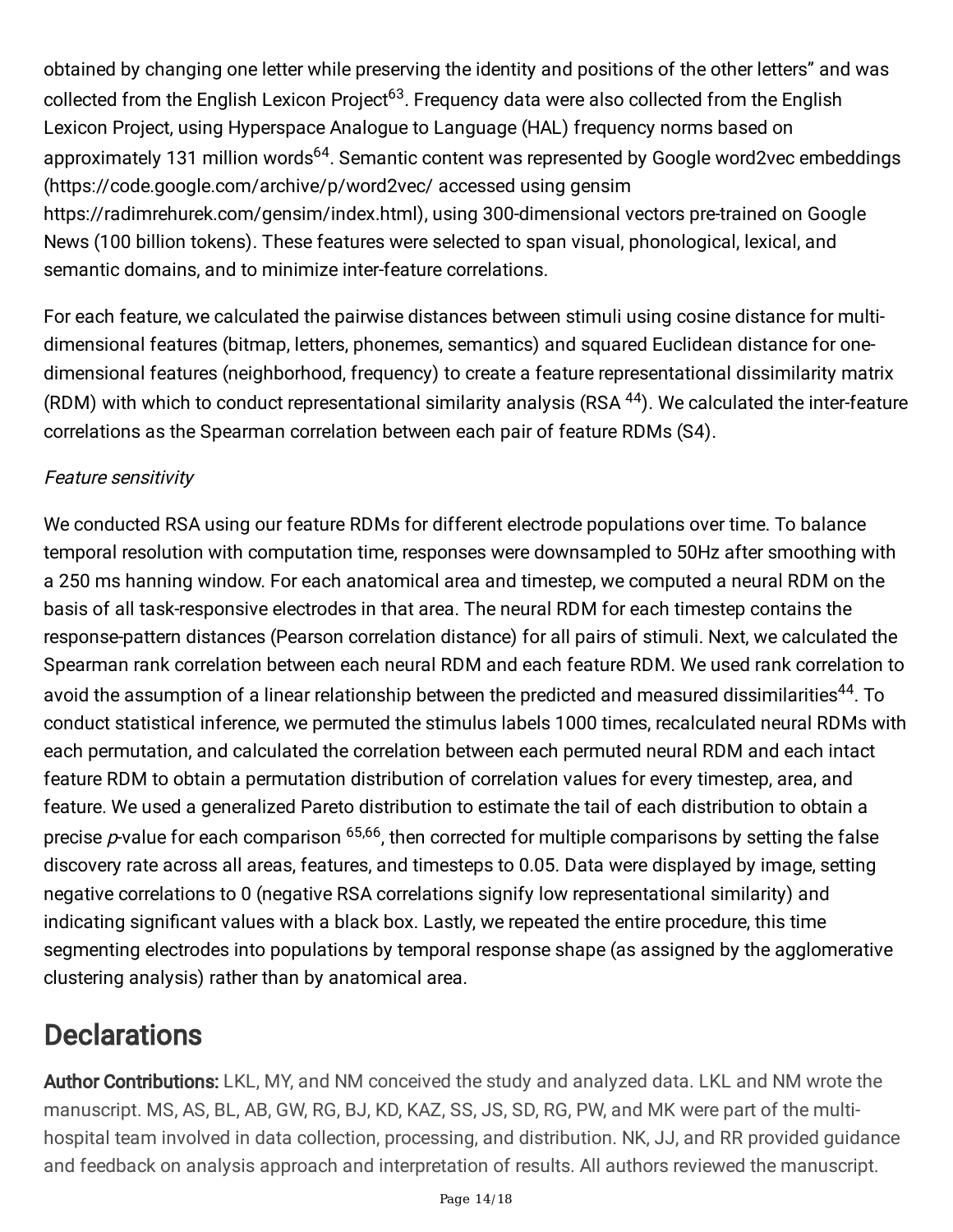Acknowledgments: This work was funded by the National Science Foundation Graduate Research Fellowship DGE 16-44869, the National Science Foundation Integrative Graduate Education and Research Traineeship: From Data to Solutions at Columbia University, and National Science Foundation Grant SBE 1827361.

# References

- 1. Massaro, D. W. & Cohen, M. M. Visual, Orthographic, Phonological, and Lexical Influences in Reading. J. Exp. Psychol. Hum. Percept. Perform. 20, 1107–1128 (1994).
- 2. Dehaene, S., Le Clec'H, G., Poline, J. B., Le Bihan, D. & Cohen, L. The visual word form area: A prelexical representation of visual words in the fusiform gyrus. Neuroreport 13, 321-325 (2002).
- 3. Dehaene, S., Cohen, L., Sigman, M. & Vinckier, F. The neural code for written words: A proposal. Trends Cogn. Sci. 9, 335–341 (2005).
- 4. Dehaene, S. & Cohen, L. The unique role of the visual word form area in reading. Trends Cogn. Sci. 15, 254–262 (2011).
- 5. Jobard, G., Crivello, F. & Tzourio-Mazoyer, N. Evaluation of the dual route theory of reading: A metanalysis of 35 neuroimaging studies. Neuroimage 20, 693-712 (2003).
- 6. Levy, J. et al. Testing for the dual-route cascade reading model in the brain: An fMRI effective connectivity account of an efficient reading style. PLoS One 4, (2009).
- 7. Price, C. J. & Devlin, J. T. The Interactive Account of ventral occipitotemporal contributions to reading. Trends in Cognitive Sciences vol. 15 246-253 (2011).
- 8. Allison, T. et al. The neural code for written words: A proposal. Neuroimage 9, 254-262 (2014).
- 9. Price, C. J. A review and synthesis of the first 20years of PET and fMRI studies of heard speech, spoken language and reading. Neuroimage 62, 816-847 (2012).
- 10. Allison, T., Mccarthy, G., Nobre, A., Puce, A. & Belger, A. Human extrastriate visual cortex and the perception of faces, words, numbers, and colors. Cereb. Cortex 4, 544-554 (1994).
- 11. Nobre, A. C., Allison, T. & McCarthy, G. Word recognition in the human inferior temporal lobe. Nature 372, 260–263 (1994).
- 12. Baker, C. I. et al. Visual word processing and experiential origins of functional selectivity in human extrastriate cortex. Proc. Natl. Acad. Sci. U. S. A. 104, 9087-9092 (2007).
- 13. Glezer, L. S., Jiang, X. & Riesenhuber, M. Evidence for Highly Selective Neuronal Tuning to Whole Words in the 'Visual Word Form Area'. Neuron 62, 199-204 (2009).
- 14. Cohen, L. et al. The visual word form area. Spatial and temporal characterization of an initial stage of reading in normal subjects and posterior split-brain patients. *Brain* **123**, 291-307 (2000).
- 15. Cohen, L. et al. Language-specific tuning of visual cortex? Functional properties of the Visual Word Form Area. Brain 125, 1054-1069 (2002).
- 16. Cohen, L. & Dehaene, S. Specialization within the ventral stream: The case for the visual word form area. NeuroImage vol. 22 466–476 (2004).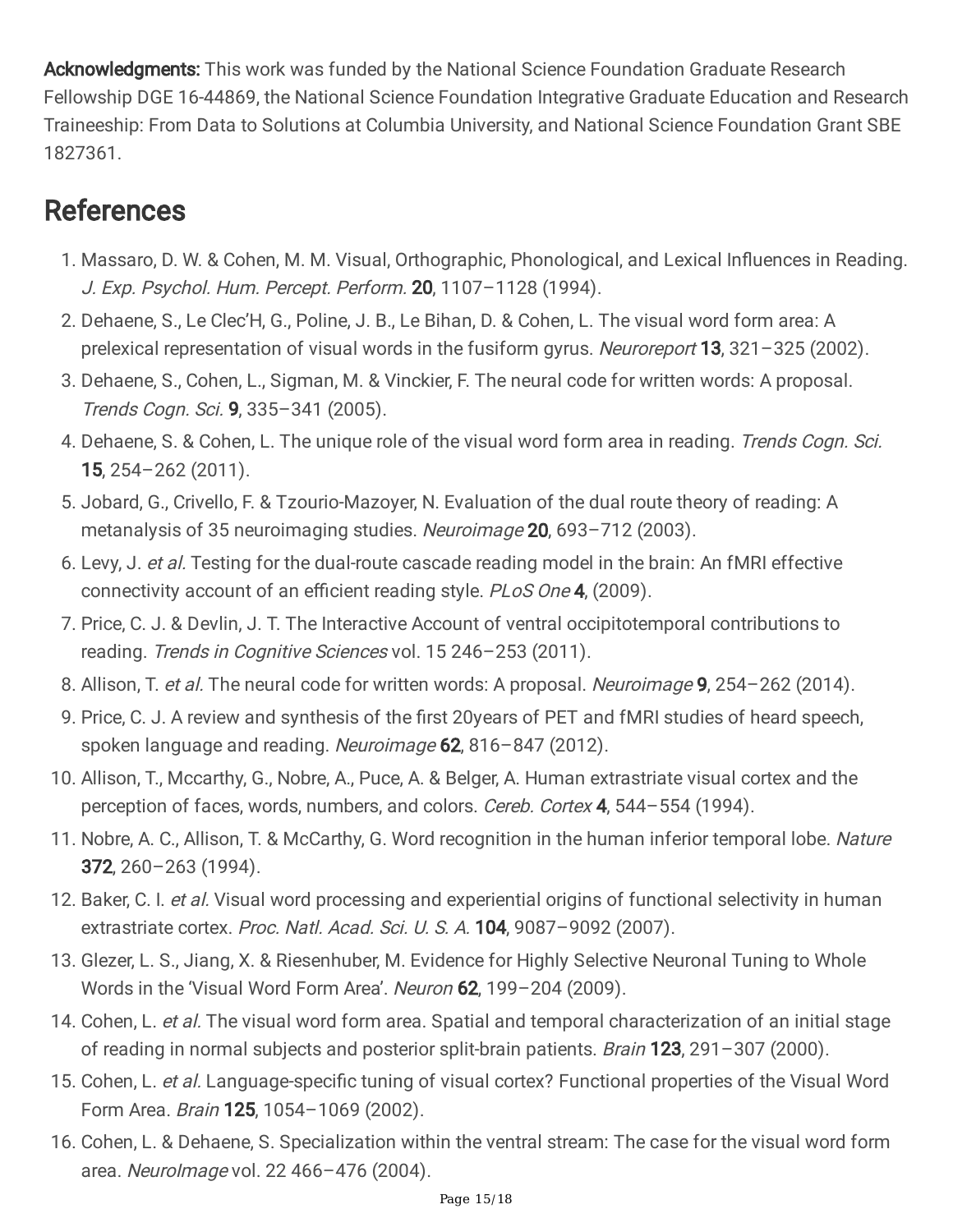- 17. Norris, D., McQueen, J. M. & Cutler, A. Merging information in speech recognition: Feedback is never necessary. Behavioral and Brain Sciences vol. 23 (2000).
- 18. Solomyak, O. & Marantz, A. Evidence for early morphological decomposition in visual word recognition. J. Cogn. Neurosci. 22, 2042-2057 (2010).
- 19. Sahin, N. T., Pinker, S., Cash, S. S., Schomer, D. & Halgren, E. Sequential processing of lexical, grammatical, and phonological information within broca's area. Science (80-.). 326, 445-449 (2009).
- 20. Schurz, M. et al. Top-down and bottom-up influences on the left ventral occipito-temporal cortex during visual word recognition: An analysis of effective connectivity. Hum. Brain Mapp. 35, 1668-1680 (2014).
- 21. Price, C. J. & Devlin, J. T. The myth of the visual word form area. Neurolmage vol. 19 473-481 (2003).
- 22. Kuo, W. J. et al. Frequency effects of Chinese character processing in the brain: An event-related fMRI study. Neuroimage 18, 720-730 (2003).
- 23. Kronbichler, M. et al. The visual word form area and the frequency with which words are encountered: Evidence from a parametric fMRI study. Neuroimage 21, 946-953 (2004).
- 24. Duñabeitia, J. A., Dimitropoulou, M., Grainger, J., Hernández, J. A. & Carreiras, M. Differential sensitivity of letters, numbers, and symbols to character transpositions. J. Cogn. Neurosci. 24, 1610-1624 (2012).
- 25. Maurer, U., Brandeis, D. & McCandliss, B. D. Fast, visual specialization for reading in English revealed by the topography of the N170 ERP response. Behav. Brain Funct. 1, (2005).
- 26. Tarkiainen, A., Helenius, P., Hansen, P. C., Cornelissen, P. L. & Salmelin, R. Dynamics of letter string perception in the human occipitotemporal cortex. Brain 122, 2119–2131 (1999).
- 27. Helenius, P. et al. Cortical activation during spoken-word segmentation in nonreading-impaired and dyslexic adults. J. Neurosci. **22**, 2936-2944 (2002).
- 28. Simos, P. G. et al. Dyslexia-specific brain activation profile becomes normal following successful remedial training. Neurology 58, 1203-1213 (2002).
- 29. Simos, P. G. et al. Early development of neurophysiological processes involved in normal reading and reading disability: A magnetic source imaging study. Neuropsychology 19, 787-798 (2005).
- 30. Simos, P. G. et al. Altering the Brain Circuits for Reading Through Intervention: A Magnetic Source Imaging Study. Neuropsychology 21, 485–496 (2007).
- 31. Carreiras, M., Vergara, M. & Perea, M. ERP correlates of transposed-letter priming effects: The role of vowels versus consonants. Psychophysiology 46, 34-42 (2009).
- 32. Carreiras, M., Duñabeitia, J. A. & Molinaro, N. Consonants and vowels contribute differently to visual word recognition: ERPs of relative position priming. Cereb. Cortex **19**, 2659–2670 (2009).
- 33. Carreiras, M., Vergara, M. & Perea, M. ERP correlates of transposed-letter similarity effects: Are consonants processed differently from vowels? Neurosci. Lett. 419, 219-224 (2007).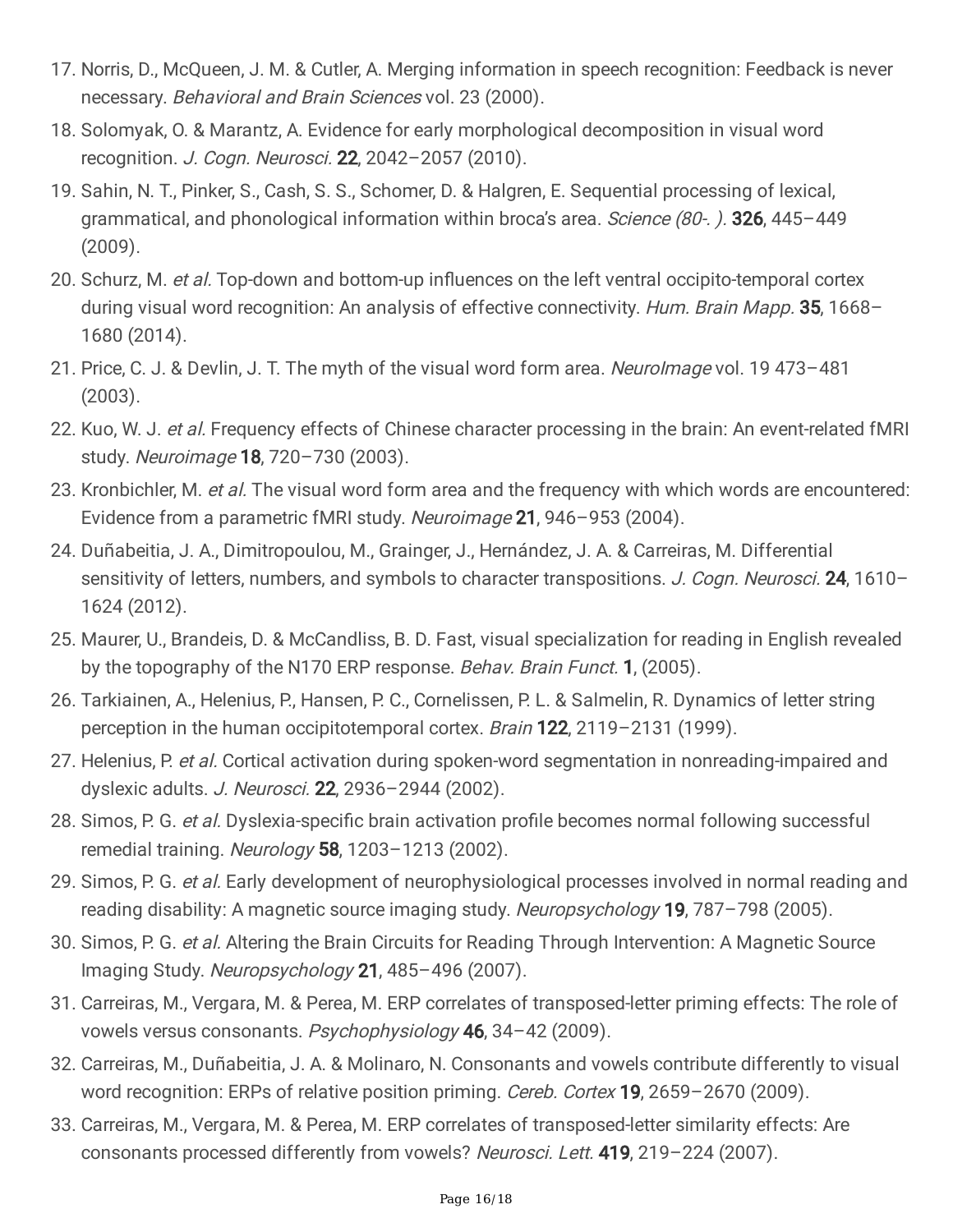- 34. Holcomb, P. J. & Grainger, J. Exploring the temporal dynamics of visual word recognition in the masked repetition priming paradigm using event-related potentials. Brain Res. 1180, 39-58 (2007).
- 35. Kutas, M. & Federmeier, K. D. Thirty Years and Counting: Finding Meaning in the N400 Component of the Event-Related Brain Potential (ERP). Annu. Rev. Psychol. 62, 621-647 (2011).
- 36. Crone, N. E. et al. Electrocorticographic gamma activity during word production in spoken and sign language. Neurology 57, 2045–2053 (2001).
- 37. Mainy, N. et al. Cortical dynamics of word recognition. Hum. Brain Mapp. 29, 1215-1230 (2008).
- 38. Lochy, A. et al. Selective visual representation of letters and words in the left ventral occipitotemporal cortex with intracerebral recordings. Proc. Natl. Acad. Sci. U. S. A. 115, E7595-E7604 (2018).
- 39. Vidal, J. R. et al. Long-distance amplitude correlations in the high gamma band reveal segregation and integration within the reading network. J. Neurosci. **32**, 6421–6434 (2012).
- 40. Whaley, M. L., Kadipasaoglu, C. M., Cox, S. J. & Tandon, N. Modulation of orthographic decoding by frontal cortex. J. Neurosci. 36, 1173–1184 (2016).
- 41. Kucewicz, M. T. et al. Human verbal memory encoding is hierarchically distributed in a continuous processing stream. eNeuro 6, (2019).
- 42. Mesgarani, N. et al. Phonetic feature encoding in human superior temporal gyrus. Science 343, 1006–10 (2014).
- 43. Jacobs, J. & Kahana, M. J. Neural representations of individual stimuli in humans revealed by gamma-band electrocorticographic activity. J. Neurosci. 29, 10203-10214 (2009).
- 44. Nili, H. et al. A Toolbox for Representational Similarity Analysis. PLoS Comput. Biol. 10, (2014).
- 45. Taler, V. & Phillips, N. A. Event-related brain potential evidence for early effects of neighborhood density in word recognition. Neuroreport **18**, 1957–1961 (2007).
- 46. Assadollahi, R. & Pulvermüller, F. Early influences of word length and frequency: A group study using MEG. Neuroreport **14**, 1183-1187 (2003).
- 47. Dambacher, M., Kliegl, R., Hofmann, M. & Jacobs, A. M. Frequency and predictability effects on eventrelated potentials during reading. Brain Res. 1084, 89-103 (2006).
- 48. Hauk, O., Davis, M. H., Ford, M., Pulvermüller, F. & Marslen-Wilson, W. D. The time course of visual word recognition as revealed by linear regression analysis of ERP data. Neuroimage 30, 1383-1400 (2006).
- 49. Pammer, K. et al. Visual word recognition: The first half second. Neuroimage 22, 1819-1825 (2004).
- 50. Wheat, K. L., Cornelissen, P. L., Frost, S. J. & Hansen, P. C. During visual word recognition, phonology is accessed within 100 ms and may be mediated by a speech production code: Evidence from magnetoencephalography. J. Neurosci. 30, 5229-5233 (2010).
- 51. Pylkkänen, L. & Marantz, A. Tracking the time course of word recognition with MEG. Trends Cogn. Sci. 7, 187–189 (2003).